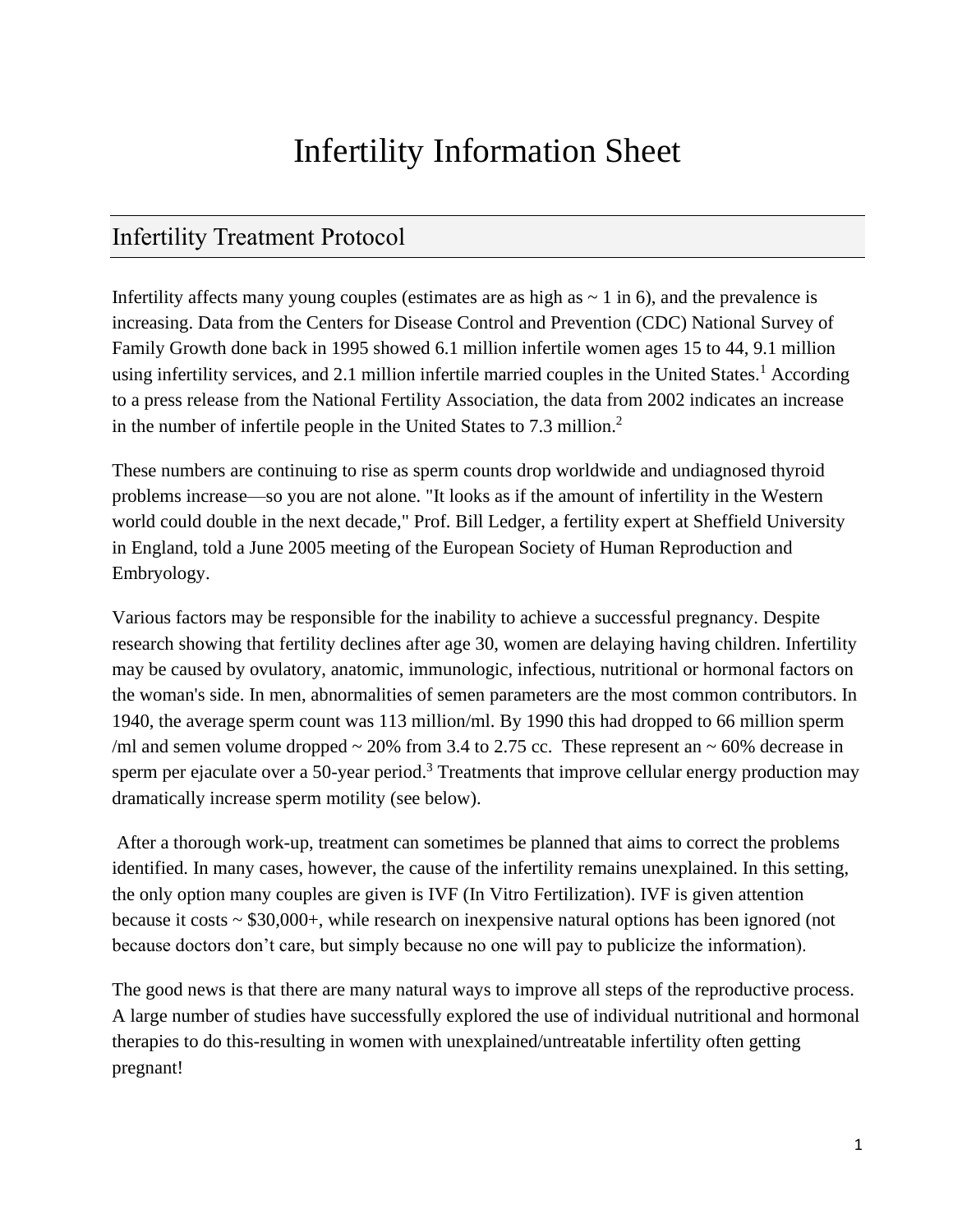## Treatment for Women

#### **Lifestyle Education**

These are important things to avoid from now until after you are 3 months pregnant, as they can cause infertility. Just do the best you can with these guidelines—OK to not be "perfect" with them.

- 1. Avoid coffee and sodas  $<sup>5</sup>$  (tea is OK). Coffee and sodas inhibit fertility, often markedly.</sup> Especially avoid caffeine if your Prolactin blood test is LOW as it can lower it further.
- 2. Take melatonin 3 to 6 mg at bedtime (which is sometimes used to treat insomnia) as it can improve the effectiveness of IVF  $<sup>6</sup>$  and both male and female fertility</sup>
- 3. Avoid taking over 900 mg of supplemental vitamin C (causes reversible infertility). Taking 750 mg a day of vitamin C however helps infertility<sup>7</sup> so we will supply this amount. Do not take over 7,000 units of supplemental vitamin A (causes birth defects-beta carotene is OK) daily. The supplement we supply has 3,500 IU of vitamin A (the other 3,500 IU it contains is beta carotene).
- 4. Avoid hot tubbing (it increases birth defect risks). A hot bath, which is not over 100 degrees in temperature, is a safer way to relax. In a bath much of your upper body will remain out of the water, making you less likely to overheat. Additionally, the water in a bath begins to cool off, as opposed to a hot tub, further reducing any risk of overheating.<sup>8</sup> A hot tub is usually set at 102-104 degrees, which can overheat your body and can harm the baby.
- 5. Avoid a high protein/Atkins' diet  $9$  (an Atkins like diet in a rat study decreased fertility over 50%).
- 6. No alcohol if Prolactin levels are higher than 10 (and avoid in general as is convenient).<sup>10</sup>
- 7. Avoid vaginal lubricants such as FemGlide, Replens and Astroglide which can damage sperm. Pre-seed brand is  $OK.^{11}$
- 8. If you smoke, stop till after the baby is born. Smoking contributes to infertility in many ways.<sup>12</sup>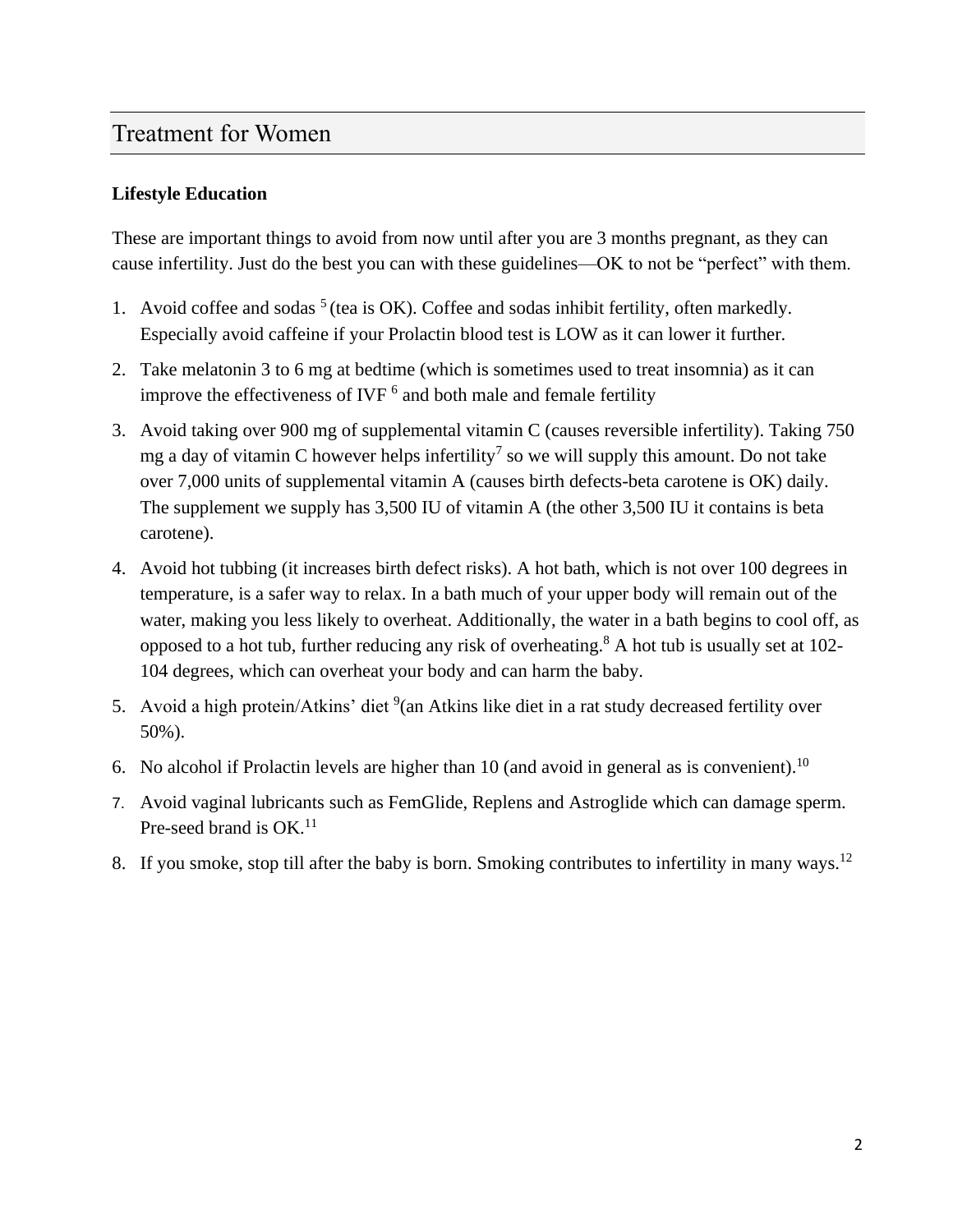#### **Lifestyle Approaches to Help You Get Pregnant**

- 1. It works best to have intercourse on the day you ovulate and up to 4 days before (otherwise "ad lib" whenever you feel like it). It is OK to have intercourse multiple times during this period. For purposes of getting pregnant, intercourse even 1 day after ovulation is unlikely to result in pregnancy-but OK to do anyway for its other benefits.
- 2. Enjoy milk products but use regular ones that have the normal amount of milk fat (e.g., whole milk) instead of low fat or fat free milk products. In a Harvard study, high intake of low-fat dairy foods was associated with an increased risk of infertility, while an increased intake of high-fat dairy foods was associated with a lower risk of infertility. Women consuming at least 2 servings of low-fat dairy foods per day showed an 85% increased risk of infertility. On the other hand, women consuming at least 1 serving of high-fat dairy foods per day showed a 27% reduced risk of infertility.<sup>13</sup> Whole milk products (instead of low-fat) also taste better  $;-$ )

## **Treatments**

- 1. Supply overall nutritional support with the "Energy Revitalization System" vitamin powder by Enzymatic Therapy and a healthy, well-balanced diet.<sup>14-17</sup> As noted above, dieting and high protein/low carbohydrate diets are to be avoided.<sup>18-19</sup> Stay on these when you get pregnant and through breast feeding.
- 2. Add prescription Armour Thyroid 30 mg adjusted to dose that feels best (to a maximum of 90 mg) or Synthroid 25- 75 mcg <sup>19A&B</sup> while keeping Free T4 < 75% of the upper limit of normal. Take it in the morning. DO NOT TAKE IRON OR CALCIUM SUPPLEMENTS WITHIN 6 HOURS OF THE THYROID DOSE, OR THE THYROID WILL NOT BE ABSORBED. Take your calcium at dinner and bedtime. If you get shaky or hyper or racing heart, lower the thyroid dose (or stop it) and let's discuss. Stay on the thyroid through your pregnancy (it supports a healthy pregnancy).
- 3. Optimize iron levels. If the ferritin blood test is under 80 or iron percent saturation under 25%, treat with an iron tablet 1 a day after 2 pm on an empty stomach.<sup>20-21</sup> Continue the iron through your pregnancy.
- 4. If PCOS (Poly Cystic Ovary Syndrome) is present (often present when testosterone or DHEA-S levels are elevated), research shows that treatment with the medication metformin 1500-2000 mg/day not only increased fertility, but also decreased the risk of serious birth defects considerably.22-26
- 5. If the Prolactin level is over 10, alcohol and melatonin (which can raise Prolactin) are to be strictly avoided. Vitamin B6 100 mg or as needed to bring Prolactin within the normal range (but not greater than 200 mg of B6) will be added. Stop the extra B6 (except for what is in the B complex) around 7 months into the pregnancy (otherwise it can suppress breast milk).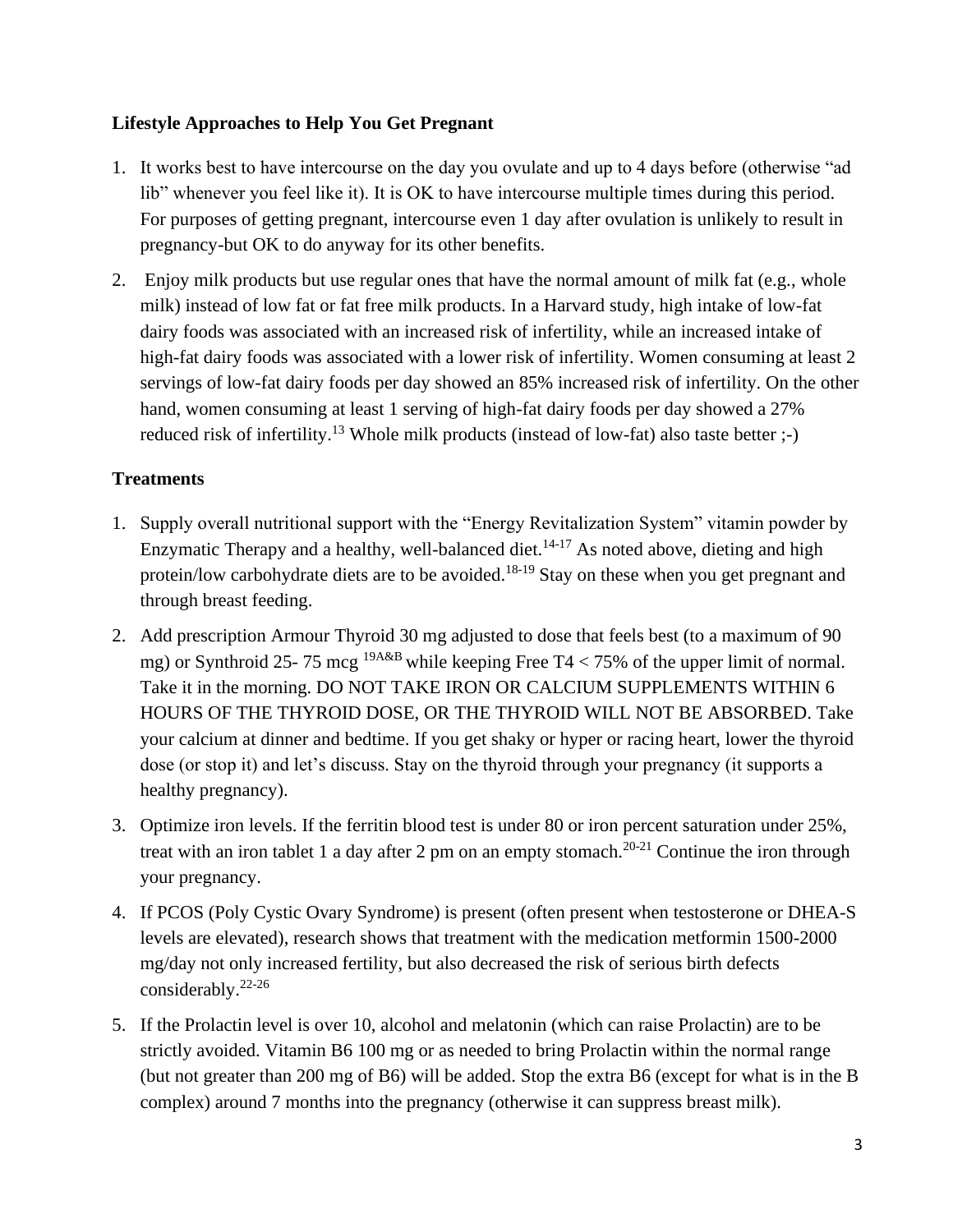6. If folic acid levels are low (lowest 20% of normal range) a blood test looking for wheat allergies will be recommended, and a gluten free diet instituted if positive. Also, Folic Acid 5 mg BID will then be added. $27$ 

## For Men

### **Lifestyle education**

These are important things to avoid from now until after your wife gets pregnant, as they can cause infertility. Just do the best you can with these guidelines—OK to not be "perfect" with them.

- 1. When convenient, avoid meat with Estrogen (i.e., get your meat from a natural-foods store)
- 2. Avoid Soy based foods (e.g., tofu, tempeh, soy cheese and milk, etc.). Even modest intakes drop sperm counts by 40%. 28
- 3. Avoid Melatonin, Testosterone, Verapamil and Nifedipine (latter 2 are heart/blood pressure medications) which can cause reversible infertility.
- 4. Avoid alcohol when convenient  $^{29}$  and tobacco.<sup>30</sup>
- 5. Sperm do poorly at temperatures over 96 (which is why the testes hang below the rest of the body to stay cooler). Avoid elevated scrotal temperatures by wearing boxer shorts. Do NOT wear briefs, tight fitting underwear or jeans. Avoid hot tubs. Avoid rowing/ski machines, treadmills or jogging unless the testes can hang free.
- 6. Avoid aspirin, Motrin or similar medications which block the hormone prostaglandin (Prostaglandins in the seminal fluid may assist sperm). Tylenol is OK in moderation.
- 7. Increase liquid vegetable oils and avoid cottonseed (may contain gossypol which inhibit sperm function),<sup>31</sup> palm or coconut oils or trans, hydrogenated or saturated fats as comfortably able.

#### **Treatments**

All of these can be taken together in the morning (or split up or taken any time of day).

- 1. Supply overall nutritional support with the "Energy Revitalization System" vitamin powder (contains  $> 50$  nutrients including 750 mg of vitamin C and 100 IU of vitamin  $E^{32-35}$  by Enzymatic Therapy. It also supplies folic acid  $36-37$  and antioxidants.  $38$
- 2. Coenzyme Q10 (chewable tablets that contains 400 IU of vitamin E as well) 200 mg/day.<sup>38</sup>
- 3. L-Arginine  $4 \text{ gm/day.}^{39}$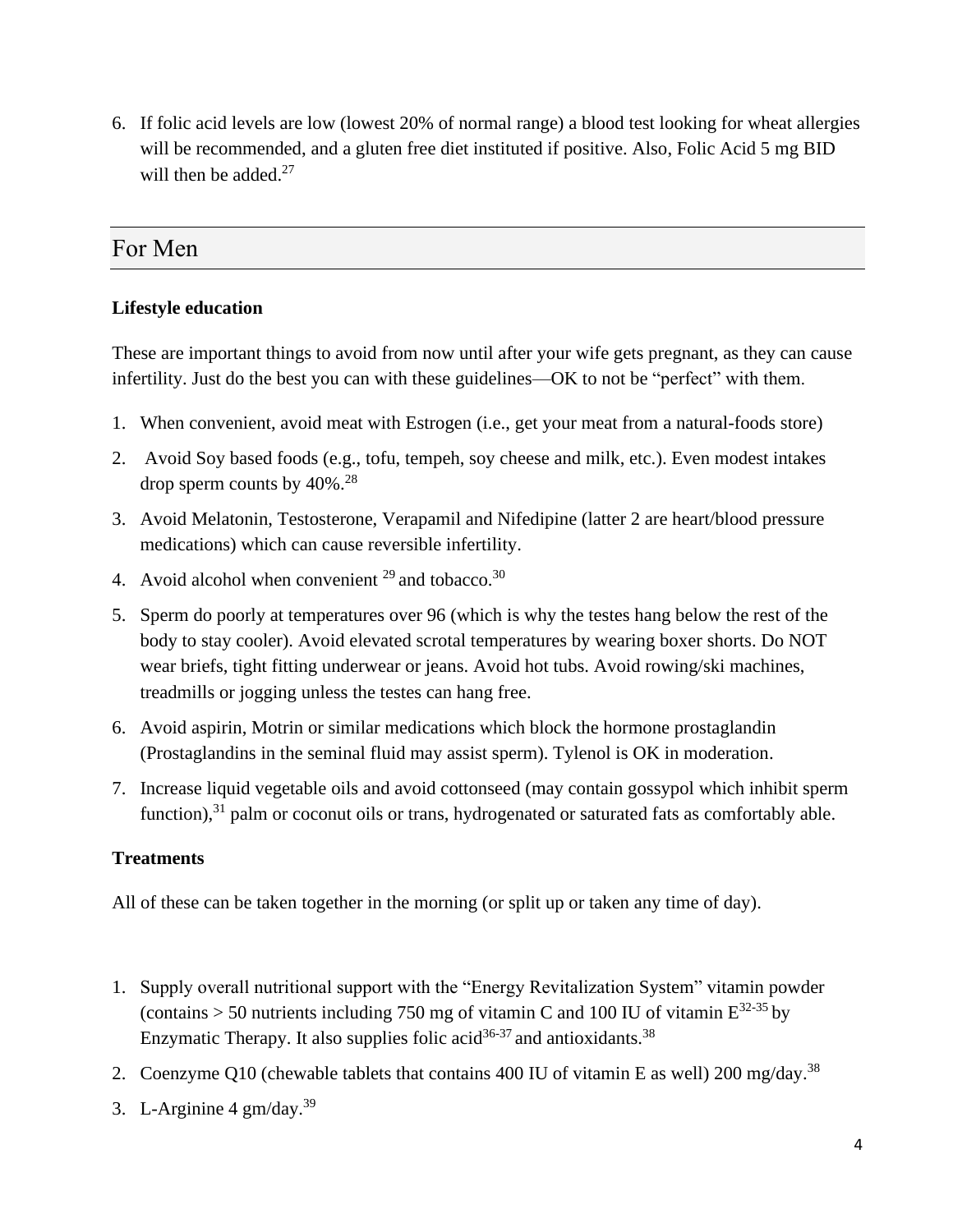- 4. Acetyl-L Carnitine 1,000 mg/day and Carnitine 1,000 mg/day markedly improves sperm motility and the sperms defenses against attack. 40-42
- 5. Zinc  $15 \text{ mg/day}$ .<sup>43</sup>
- 6. Ribose 5 gm twice a day (can use like sugar and mix in food or drinks or use the chewable tablets). In many studies this increases energy production, which may also help sperm motility. The second dose can be taken any time during the day.
- 7. Clomiphene (Rx) 25 mg a night (or Monday, Wednesday, Friday nights) can increase sperm counts (more than doubles sperm count and motility).<sup>44</sup>
- 8. Take KSM Ashwagandha 300 mg 2x day. Research showed this increased sperm count 167%, and sperm motility by 57%. The ribose and the proper form and dose of Ashwagandha can be found in a product called "Smart Energy System<sup>TM"</sup> one scoop twice a day.<sup>45</sup>
- 9. Take melatonin 5 mg at bedtime as this can increase sperm motility.<sup>46</sup>

# References and Footnotes

- 1. National Center for Health Statistics. Infertility. Available at: http://www.cdc.gov/nchs/fastats/fertile.htm. Accessed April 26,2006.
- 2. Resolve. National survey results reveal startling lack of awareness of infertility even as numbers climb to 7.3 million. October 27, 2005. Available at: http://www.resolve.org/site/PageServer?pagename=fmed\_mcpr20051027. Accessed December 8, 2005.
- 3. Carlson et al. Evidence for decreasing quality of semen over the last 50 years. Br Med J 1992;305:609-613.
- 4. (Weight and pregnancy) http://abcnews.go.com/Health/wireStory?id=1141274
- 5. Wilcox AJ, Weinberg CR. Lancet 337:1159-1160,1991;Williams MA, et al. Coffee and delayed conception. Lancet 335:1603, 1990.
- 6. Antioxidants (Basel). 2019 Aug 23;8(9):338. doi: 10.3390/antiox8090338.Impact of Melatonin Supplementation in Women with Unexplained Infertility Undergoing Fertility Treatment.
- 7. Henmi H, Endo T, Kitajima Y, et al. Effects of ascorbic acid supplementation on serum progesterone levels in patients with a luteal phase defect. *Fertil Steril* 2003;80:459–61.
- 8. <http://www.americanpregnancy.org/pregnancyhealth/hottubs.htm> for more information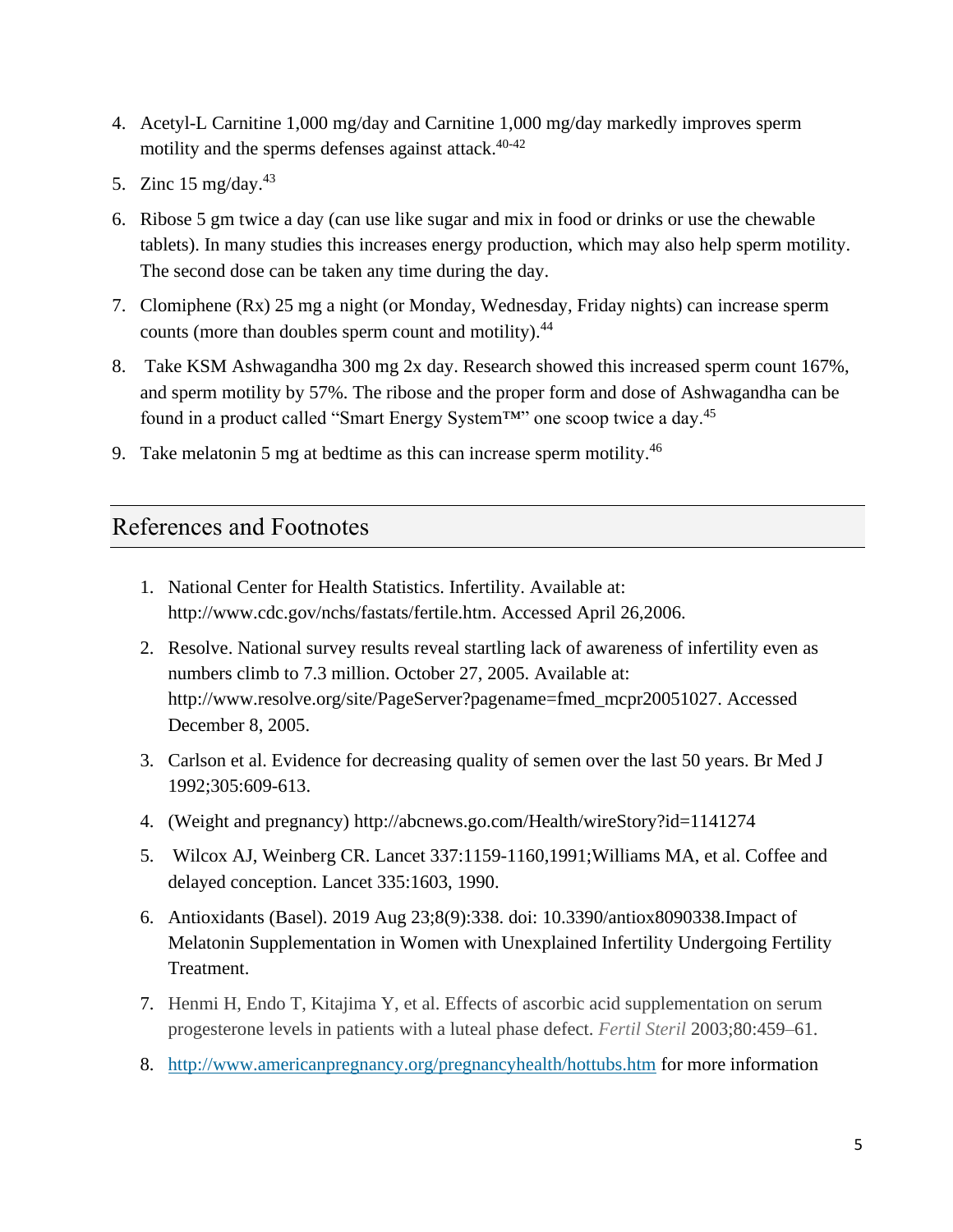- 9. Atkins like diet in a rat study at the Colorado Center for Reproductive medicine decreased fertility over 50%- study presented at [?2004] European Society of Human Reproduction and Embryology Conference.
- 10. Psychiatry Letter 4(7): 35-38,1986.
- 11. <http://my.webmd.com/content/Article/114/111034.htm>
- 12. <http://www.medscape.com/viewarticle/572258>Maternal Tobacco Use and Its Preimplantation Effects on Fertility: More Reasons to Stop Smoking.
- 13. *A prospective study of dairy foods intake and anovulatory infertility," Chavarro JE, Willett WC, et al, Human Reproduction, 2007 Feb 28; [Epub ahead of print].*
- 14. Czeizel AE, Metneki J, Dudas I. The effect of preconceptional multivitamin supplementation on fertility. *Int J Vitam Nutr Res* 1996;66:55–8.
- 15. Thiessen DD, Ondrusek G, Coleman RV. Vitamin E and sex behavior in mice. *Nutr Metab* 1975;18:116–9.
- 16. Bayer R. Treatment of infertility with vitamin E. *Int J Fertil* 1960;5:70–8.
- 17. Sieve BF. The clinical effects of a new B-complex factor, para-aminobenzoic acid, on pigmentation and fertility. *South Med Surg* 1942;104:135–9.
- 18. (Wynn A,Wynn M. The need for nutritional assessment of the infertile patient. J Nutr Med 1:315-324,1990.
- 19. Green BB et al. Risk of ovulatory infertility in relation to [high or low] body weight. Fertil Steril 50(9); 621-6,1988).
- 19a. <http://www.ncbi.nlm.nih.gov/pmc/articles/PMC3136077/>
- 19b.<http://www.ncbi.nlm.nih.gov/pubmed/20350920>
- 20. Rushton DH et al. Ferritin and Fertility. Letter. Lancet 337:1554, 1991.
- 21. <http://www.ncbi.nlm.nih.gov/pubmed/17077236>
- 22. Costello MF, Eden JA. A systematic review of the reproductive system effects of metformin in patients with polycystic ovary syndrome. Fertil Steril. 2003;79:1-13.
- 23. Glueck CJ, Wang P, Kobayashi S, et al Metformin therapy throughout pregnancy reduces the development of gestational diabetes in women with polycystic ovary syndrome. Fertil Steril. 2002;77:520-525.
- 24. Glueck CJ, Phillips H, Cameron D, et al. Continuing metformin throughout pregnancy in women with polycystic ovary syndrome appears to safely reduce first-trimester abortion: a pilot study. Fertil Steril. 2001;75:46-52.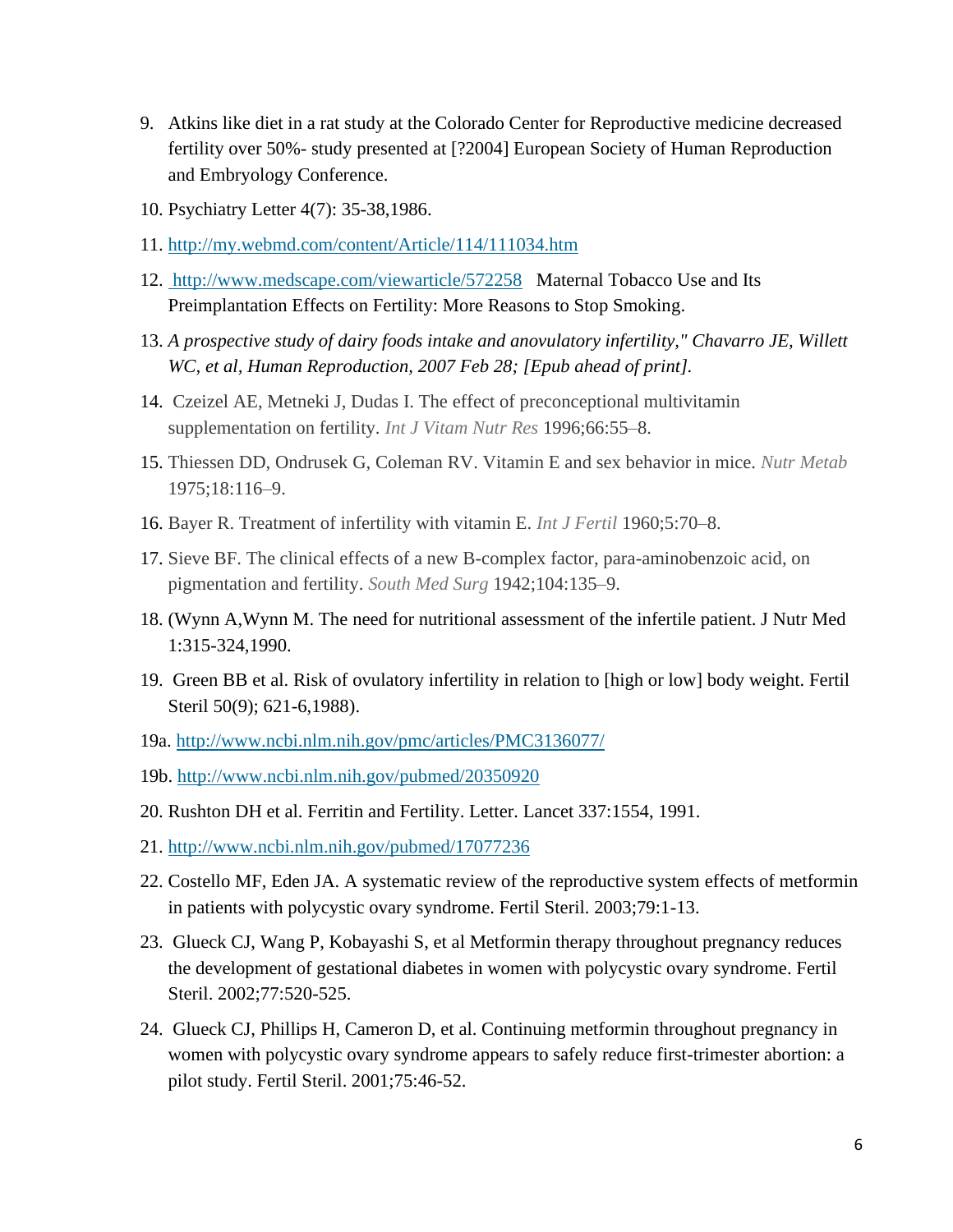- 25. Nestler JE, Stovall D, Akhter N, et al. Strategies for the use of insulin-sensitizing drugs to treat infertility in women with polycystic ovary syndrome. Fertil Steril. 2002;77:209-215.
- 26. Randomized Placebo-Controlled Trial of Metformin for Adolescents With Polycystic Ovary Syndrome. Bridger T, MacDonald S, Baltzer F, Rodd C. *Arch Pediatr Adolesc Med*. 2006;160:241-246.
- 27. Dawson DW, Sawers AH. Infertility and Folate Deficiency. Case Reports. Br j Obstet Gynaecol 89:678-80,1982.
- 28. <http://abcnews.go.com/Technology/story?id=3741133&page=1>
- 29. Anderson RA Jr et al. Male reproductive tract sensitivity to ethanol: a critical overview. Pharmacol Biochem Behav 18 Supple 1:305-310, 1983.
- 30. http://my.webmd.com/content/article/112/1102
- 31. Weller DP et al. Gossypol…a male contraceptive Econ Med Plant Res 1985:1;87-112.
- 32. *"Reduction of the incidence of sperm DNA fragmentation by oral antioxidant treatment," Greco E, Iacobelli M, et al, J Androl., 2005; 26(3): 349-53.*
- 33. *Dawson EB etal. Effect of Ascorbic acid on male fertility Ann NY Acad Sci 498:312- 323,1987.*
- 34. *Improvement in human semen quality after oral supplementation of vitamin C," Akmal M, Qadri JQ, et al, J Med Food, 2006; 9(3): 440-2.*
- *35. "Relationship between seminal ascorbic acid and sperm DNA integrity in infertile men," Song GJ, Norkus EP, Lewis V, Int J Androl, 2006; 29(6): 569-75.).*
- *36. "The association of folate, zinc and antioxidant intake with sperm aneuploidy in healthy non-smoking men," Young SS, Eskenazi B, et al, Hum Reprod, 2008 Mar 19.*
- *37.* [http://www.washingtonpost.com/wp](http://www.washingtonpost.com/wp-dyn/content/article/2008/03/19/AR2008031903065.html)[dyn/content/article/2008/03/19/AR2008031903065.html](http://www.washingtonpost.com/wp-dyn/content/article/2008/03/19/AR2008031903065.html)
- *38. Mechanisms of male infertility: role of antioxidants," Sheweita SA, Tilmisany AM, et al, Curr Drug Metab, 2005; 6(5): 495-501.*
- 39. Schacter A et al.Treatment of oligospermia with the amino acid arginine. J Urol 110(3):311- 313, 1973.
- 40. Garolla, *Fertility and Sterility*, February 2005; vol 83: pp 355-361.
- 41. *"Placebo-controlled double-blind randomized trial on the use of L-carnitine, Lacetylcarnitine, or combined L-carnitine and L-acetylcarnitine in men with idiopathic asthenozoospermia," Balercia G, Regoli F, et al, Fertil Steril., 2005; 84(3): 662-71.*
- 42. <http://my.webmd.com/content/Article/101/106475.htm>